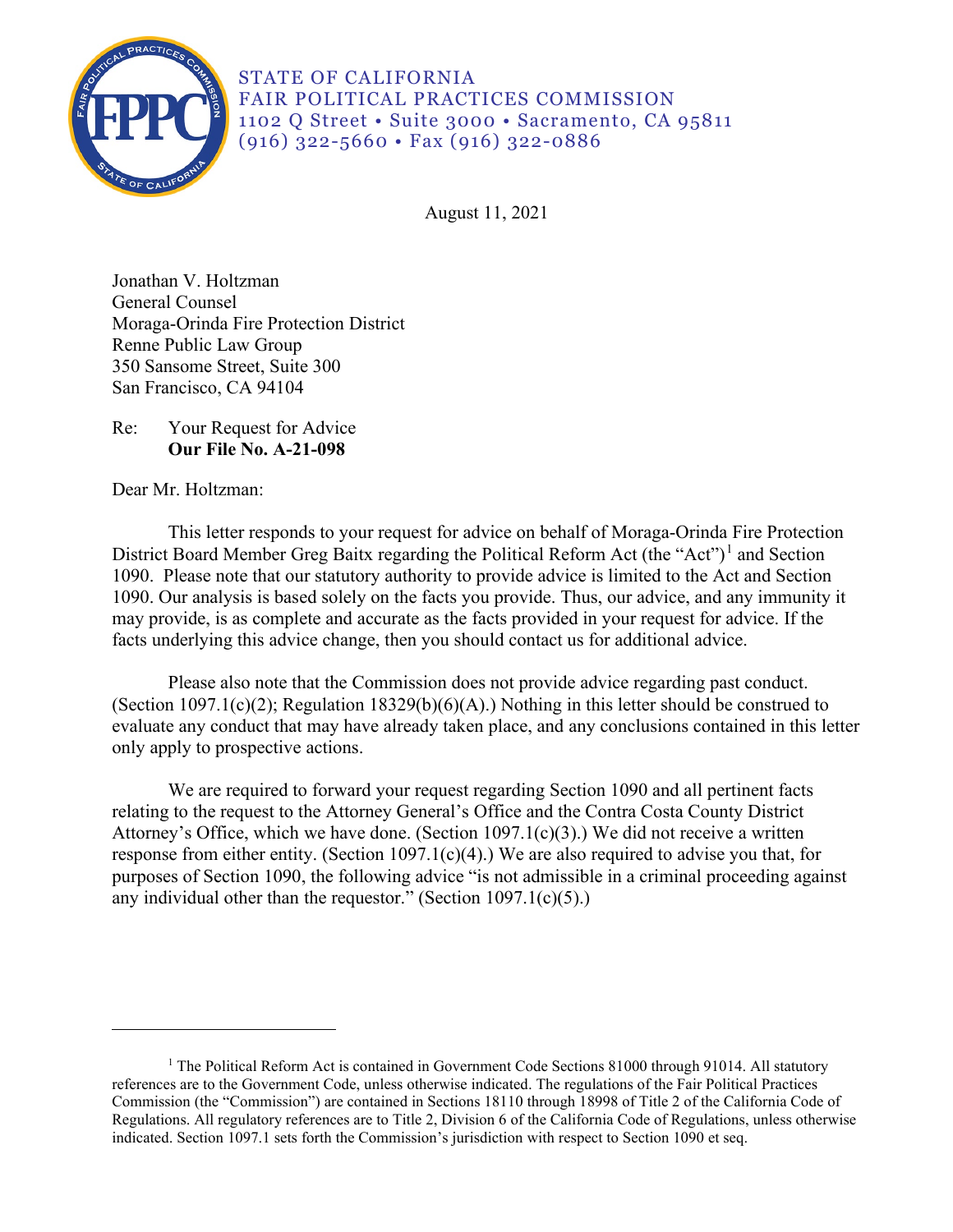## **QUESTIONS**

Given that Moraga-Orinda Fire Protection District (the "MOFP District") Board Member Greg Baitx is employed as a firefighter by a neighboring fire protection district and is a member of the United Professional Fire Fighters of Contra Costa County (the "Union") in relation to his employment by that district:

making of, or the MOFP District from entering into, a potential labor agreement with the Union? (1) Does Section 1090 prohibit Board Member Baitx from making or participating in the

(2) Do the Act's conflict of interest provisions prohibit Board Member Baitx from taking part in governmental decisions relating to the potential labor agreement?

### **CONCLUSIONS**

(1) No. Section 1090 does not prohibit Board Member Baitx from making or participating in the making of, or the MOFP District from entering into, the potential labor agreement with the Union because the noninterest exception of Section 1091.5(a)(7) applies based on the facts presented.

 (2) No. The Act's conflict of interest provisions do not prohibit Board Member Baitx from it is not reasonably foreseeable those decisions would have a material financial effect on his taking part in decisions relating to the potential labor agreement because the facts presented indicate personal finances.

#### **FACTS AS PRESENTED BY REQUESTER**

You are the General Counsel of the Moraga-Orinda Fire Protection District and the authorized representative of District Board Member Greg Baitx. The MOFP District is an independent fire protection district formed under the Fire Protection District Law of 1987 (Health and Safety Code Section 13800 et seq.) and is governed by a five-member Board of Directors (the "MOFP District Board"). A neighboring independent fire protection district, the East Contra Costa Fire Protection District ("ECCFP District"), employs Board Member Baitx as a firefighter. The ECCFP District was also formed pursuant to the Fire Protection District Law of 1987.

 as Local 1230 of the A.F.L. - C.I.O., represents the firefighters of the MOFP District as well as the The "Union," the United Professional Firefighters of Contra Costa County, also referred to ECCFP District. The Union is a nonprofit organization organized under 26 U.S.C. Section 501(c)(5). Board Member Baitx is a member of the Union, but is not an officer of the Union, and does not serve in any leadership position with the Union.

 district. In the course of negotiations, the Union and districts frequently cite comparability data The Union separately negotiates, and enters into labor agreements, with each fire protection from other nearby jurisdictions. The MOFP District Board is not bound by or limited to such data when setting wages, benefits, and terms and conditions of employment.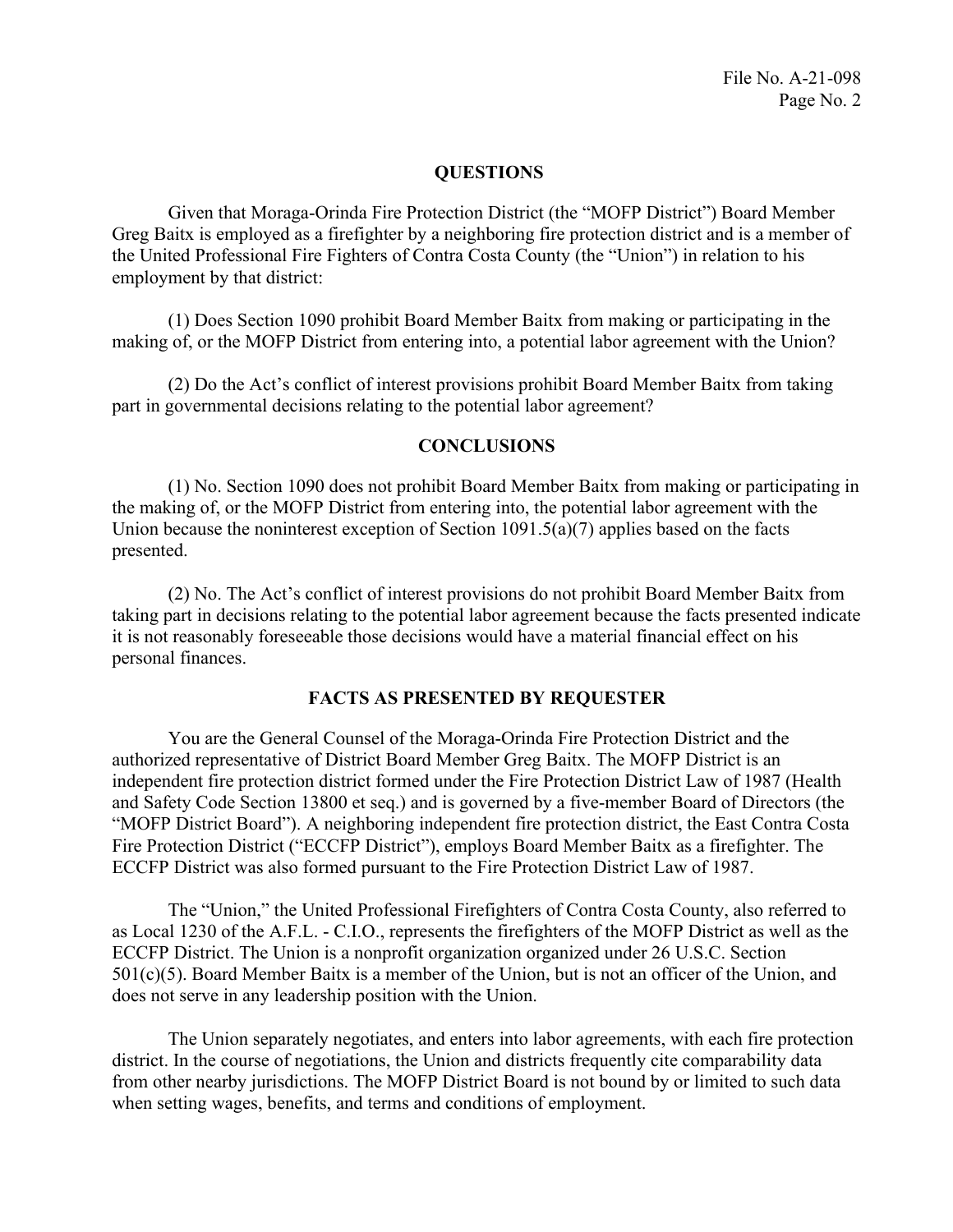Such data is also relevant in nonbinding factfinding under the Meyers-Milias-Brown Act, provisions of which govern factfinding in certain labor disputes between public employers and public employee organizations.<sup>2</sup> You state that factfinding pursuant to that state law only occurs if the parties to the negotiation reach impasse, and that the factfinder makes nonbinding public recommendations for resolution of the labor dispute.

The MOFP District is in negotiations with the Union and eventually the MOFP District Board will be asked to approve a potential labor agreement with the Union on behalf of MOFP District firefighters.

#### **ANALYSIS**

#### *Section 1090*

Section 1090 generally prohibits public employees and officers, while working in their official capacities, from making contracts in which they are financially interested. Under Section 1090, "the prohibited act is the making of a contract in which the official has a financial interest." (*People v. Honig* (1996) 48 Cal.App.4th 289, 333.) A contract that violates Section 1090 is void, regardless of whether the terms of the contract are fair and equitable to all parties. (*Thomson v. Call*  (1985) 38 Cal.3d 633, 646-9.) When Section 1090 applies to one member of a governing body of a public entity, the prohibition cannot be avoided by having the interested member abstain; the entire governing body is precluded from entering into the contract. (*Id*. at pp. 647-649.)

 the best interests of their agencies. (*Stigall v. Taft* (1962) 58 Cal.2d 565, 569.) Section 1091.5 sets Section 1090 and may make or participate in the making of that contract. (Section 1091.5(a).) Section 1090 is concerned with financial interests, other than remote or minimal interests, that prevent public officials from exercising absolute loyalty and undivided allegiance in furthering forth noninterest exceptions to Section 1090's prohibition. If a noninterest exception applies, the officer or employee at issue "shall not be deemed to be interested in a contract" for purposes of

 impacted by the potential labor agreement between the MOFP District and the Union. Here, the determinative question is whether Board Member Baitx has a prohibitory financial interest in the potential labor agreement between the MOFP District and the Union under Section 1090 based on his membership in the Union or his employment with the ECCFP District whose future labor negotiations and agreements with the Union could be either positively or negatively

 Section 1091.5(a)(7) provides that an officer or employee is not financially interested in a contract In regard to Board Member Baitx's membership in the Union, the noninterest exception of due to being "a nonsalaried member of a nonprofit corporation" provided that the membership is disclosed to the governing body of the officer or employee's agency at the time the governing body first considers the contract, and the membership is noted in the governing body's official records.

<span id="page-2-0"></span><sup>&</sup>lt;sup>2</sup> See Section 3505.4(d)(5), which requires the "[c]omparison of the wages, hours, and conditions of employment of the employees involved in the factfinding proceeding with [those] of other employees performing similar services in comparable public agencies" by the factfinder.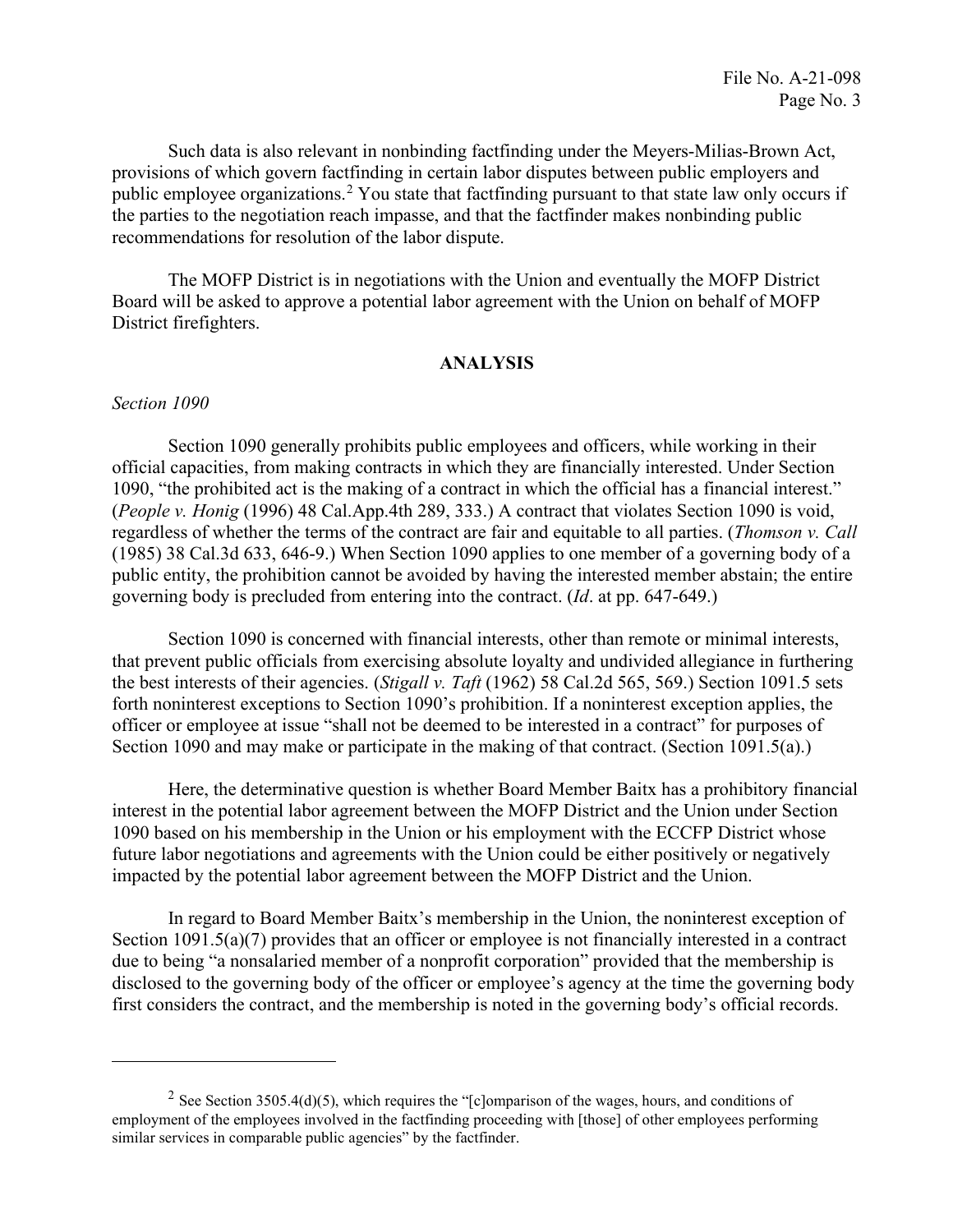The Union is a nonprofit organization organized under 26 U.S.C. Section  $501(c)(5)$ . Board Member Baitx is a member of the Union, but is not an officer of the Union, and does not serve in any leadership position with the Union. Therefore, the noninterest exception of Section 1091.5(a)(7) applies, so long as Board Member Baitx discloses his membership in the Union to the MOFP District Board when it first considers the potential labor agreement with the Union, and the membership is noted in the MOFP District Board's official records.

a contract due to: Notwithstanding the determination Board Member Baitx's membership in the Union is a noninterest, Board Member Batix potentially has an interest in the potential labor agreement considering a potential impact on future labor negotiations and agreements between the Union and the ECCFP that may affect his income. As mentioned, the Union and districts frequently cite comparability data from other nearby jurisdictions so the contract between the MOFP District and the Union could negatively or positively impact future labor negotiations and agreements between the Union and the ECCFP District where Board Member Baitx is employed. However, under the noninterest exception of Section 1091.5(a)(9), an officer or employee is not financially interested in

> contract, and provided further that the interest is noted in its official record. [R]eceiving salary, per diem, or reimbursement for expenses from a government entity, unless the contract directly involves the department of the government entity that employees the officer or employee, provided that the interest is disclosed to the body or board at the time of consideration of the

 ECCFP District because he is employed as a firefighter by the ECCFP District, the potential labor Although Board Member Baitix receives a salary and other employment benefits from the agreement between the MOFP District and the Union does not directly involve the ECCFP District. The ECCFP District and the MOFPD District are separate government entities, each formed pursuant to the Fire Protection District Law of 1987. Therefore, this noninterest exception would also apply so long as Board Member Baitx discloses his employment by the ECCFP District as a firefighter to the MOFP District Board when it first considers the potential labor agreement with the Union, and his employment by the ECCFP District is noted in the MOFP District Board's official records.

Accordingly, Board Member Baitx may take part in the making of the potential labor agreement because the noninterest exceptions of Section 1091.5(a)(7) and Section 1091.5(a)(9) apply, so long as Board Member Baitx: (1) discloses his membership in the Union and his employment by the ECCFP District as a firefighter to the MOFP District Board when it first considers the potential labor agreement, and (2) his employment by the ECCFP District and membership in the Union are noted in the MOFP District's official records.

## *The Act*

The Act's conflict of interest provisions prohibit a public official from making, participating in making, or attempting to use the official's position to influence a governmental decision if it is reasonably foreseeable that the decision would have a material financial effect on one or more of the official's financial interests. (Sections 87100 and 87103.) An official's financial interests that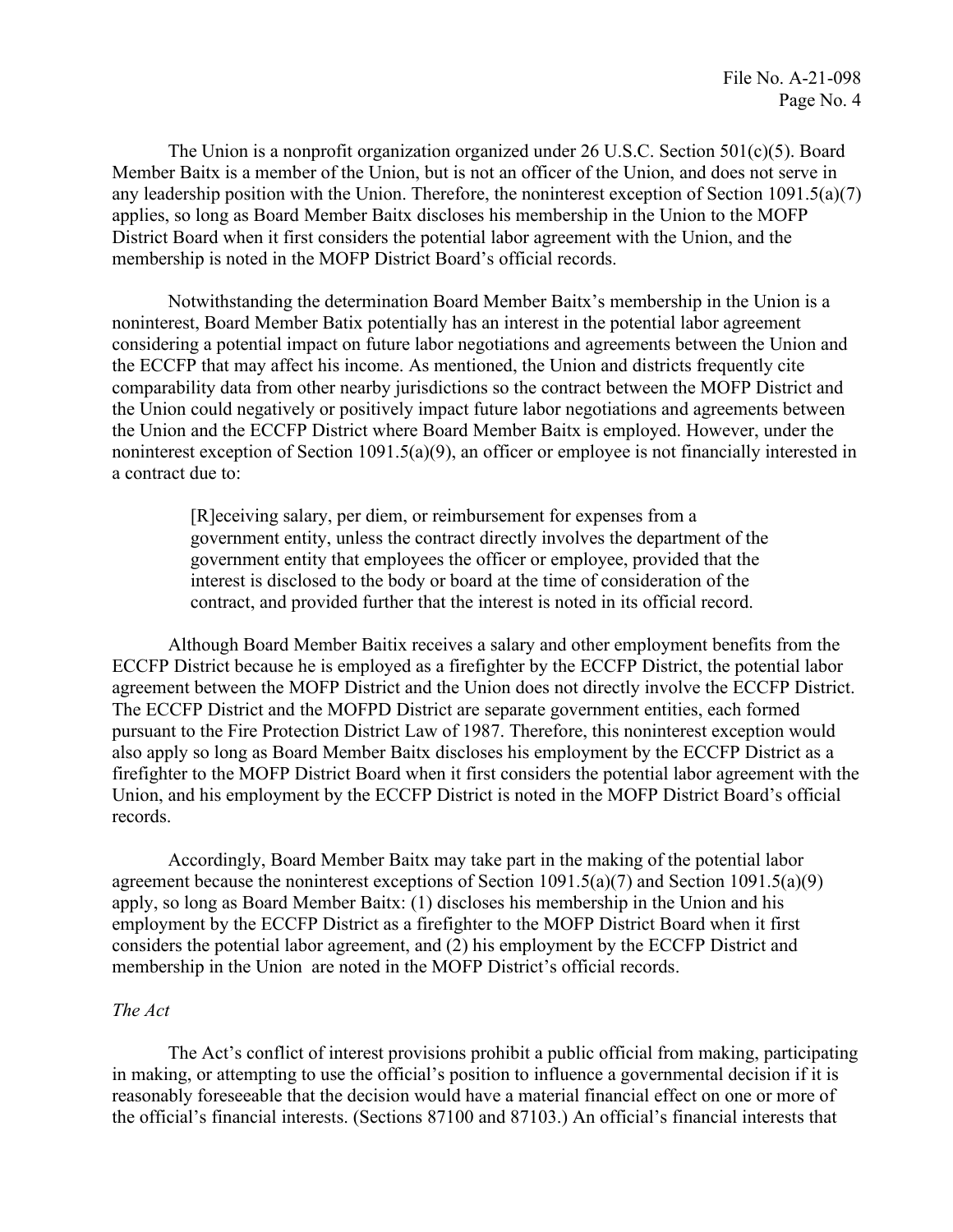and include all the following: may give rise to a disqualifying conflict of interest under the Act are identified in Section 87103

- An interest in any business in which the official has an investment worth \$2,000 or more (Section 87103(a)), or in which the official is a director, officer, partner, trustee, employee, or holds any position of management (Section 87103(d)).
- An interest in any real property in which the official has an interest worth \$2,000 or more. (Section 87103(b).)
- An interest in any source of income aggregating \$500 or more in the 12 months prior to the decision. (Section 87103(c).)
- An interest in any source of a gift or gifts aggregating \$520 or more in the 12 months prior to the decision. (Section 87103(e).)
- An interest in the official's personal finances and those of immediate family members.<sup>[3](#page-4-0)</sup> (Section 87103.)

Because the Union is a nonprofit organization, the Union is not a "business entity," as defined in Section 82005. Therefore, Board Member Baitx does not have a business interest in the Union under Section 87103(a) or (d). Because the facts presented provide no indication that Board Member Baitx receives any income or gifts from the Union, Board Member Baitx does not have a source of income interest in the Union under Section 87103(c), or a gift interest in the Union under Section 87103(e). There is no indication that any real property interest of Board Member Baitx is at issue. Thus, based on the facts presented, the only financial interest of Board Member Baitx that may give rise to a disqualifying conflict of interest under the Act with respect to decisions relating to the potential labor agreement between the MOFP District and the Union is his interest in his personal finances and those of immediate family.

# *Foreseeability and Materiality*

Regulation 18701(a) provides that a governmental decision's financial effect on an official's financial interest is presumed to be reasonably foreseeable if the official's interest is "explicitly involved" in the decision; an official's interest is "explicitly involved" if the interest is a named party in, or the subject of, the decision; and an interest is the "subject of a proceeding" if the decision involves the issuance, renewal, approval, denial or revocation of any license, permit, or other entitlement to, or contract with, the interest.

 Regulation 18701(b) sets forth the foreseeability standard applicable to a decision's effect than hypothetical or theoretical." on an official's interest that is not explicitly involved in the decision and provides that the effect on such an interest is reasonably foreseeable if it "can be recognized as a realistic possibility and more

<span id="page-4-0"></span><sup>&</sup>lt;sup>3</sup> Section 82029 defines "immediate family" to mean the spouse and dependent children.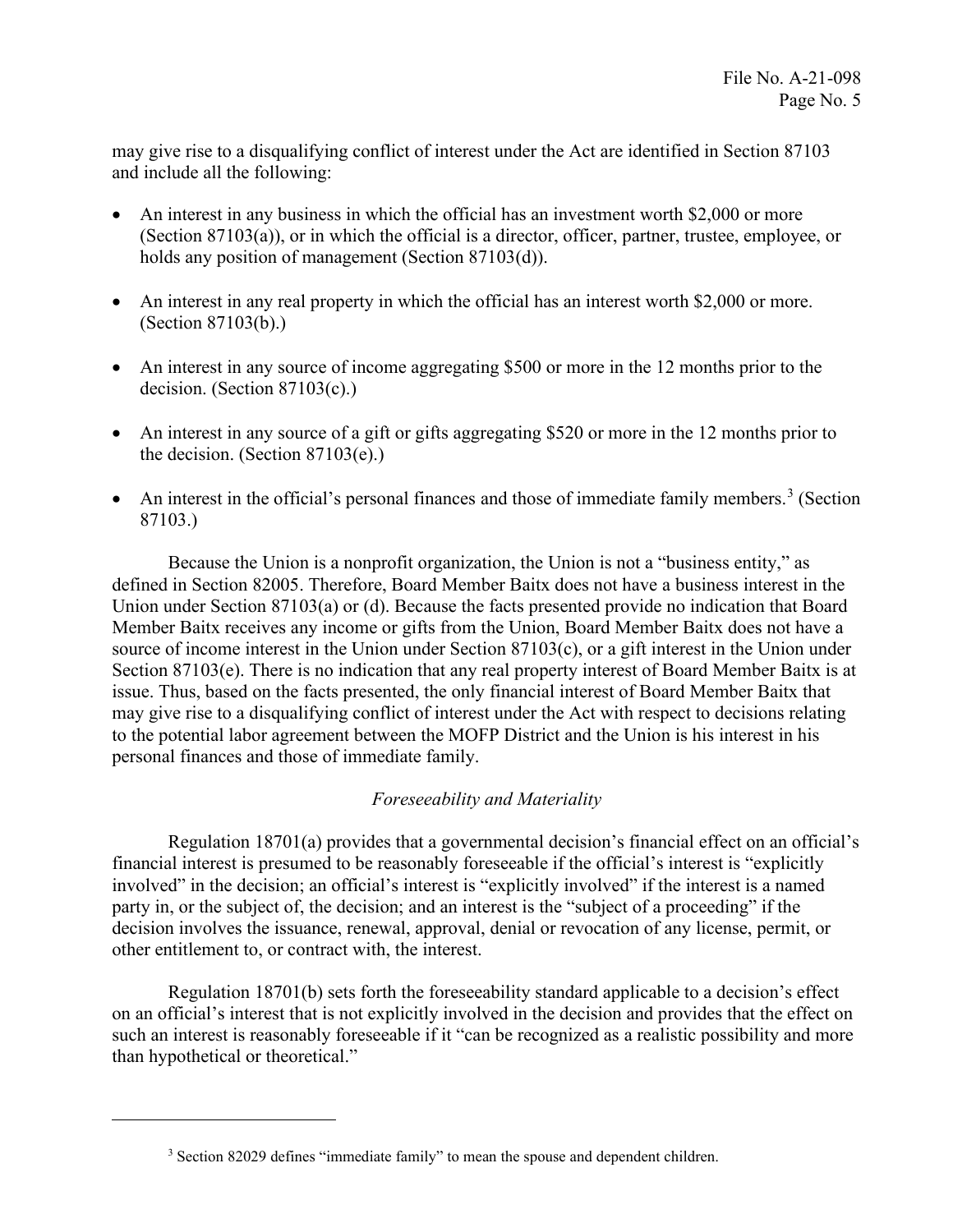Regulation 18702.5(a) sets forth the materiality standard applicable to a decision's reasonably foreseeable financial effect on an official's personal finances, also referred to as a "personal financial effect," and provides that such an effect is material if "the decision may result in the official or the official's immediate family member receiving a financial benefit or loss of \$500 or more in any 12-month period due to the decision."

Under an exception to that materiality standard set forth in Regulation 18702.5(b)(1), however, a personal financial effect is not material if the decision would affect only the salary, per diem, or reimbursement for expenses the public official receives from a federal, state, or local government agency, unless the decision is to appoint, hire, fire, promote, demote, suspend without pay or otherwise take disciplinary action with financial sanction against the official, or to set a salary for the official that is different from salaries paid to other employees of the agency in the same job classification or position.

A separate exception to the materiality standard of Regulation 18702.5(a), set forth in Regulation 18702.5(b)(4), provides that a personal financial effect is not material if the decision would: "Establish or change the benefits or retirement plan of the official or the official's immediate family member, and the decision applies equally to all employees or retirees in the same bargaining unit or other representative group."

 Although decisions relating to the potential labor agreement between the MOFP District and ECCFP District, the facts presented provide no indication that those decisions may result in his sanction. Nor is there any indication that those decisions may result in the setting of his salary in a the Union may affect Board Member Baitx's salary and employment terms as a firefighter for the appointment, hiring, firing, promotion, suspension without pay, or being disciplined with financial manner different from the salaries paid to other firefighters in the same job classification or position with the ECCFP District.

 District firefighter, the personal financial effect of that decision would not be material so long as the Furthermore, if a MOFP District decision relating to the potential labor agreement indirectly affects Board Member Baitx's benefits or retirement plan that he earns for serving as an ECCFP decision equally affects all employees or retirees in the same bargaining unit or other representative group.

 Therefore, the exceptions of Regulation 18702.5(b)(1) and (4) apply based on the facts presented. Accordingly, the Act's conflict of interest provisions do not prohibit Board Member Baitx from taking part in decisions relating to the potential labor agreement between the MOFP District and the Union because it is not reasonably foreseeable that those decisions would have a material financial effect on the Board Member's personal finances or those of immediate family.

If you have other questions on this matter, please contact me at (916) 322-5660.